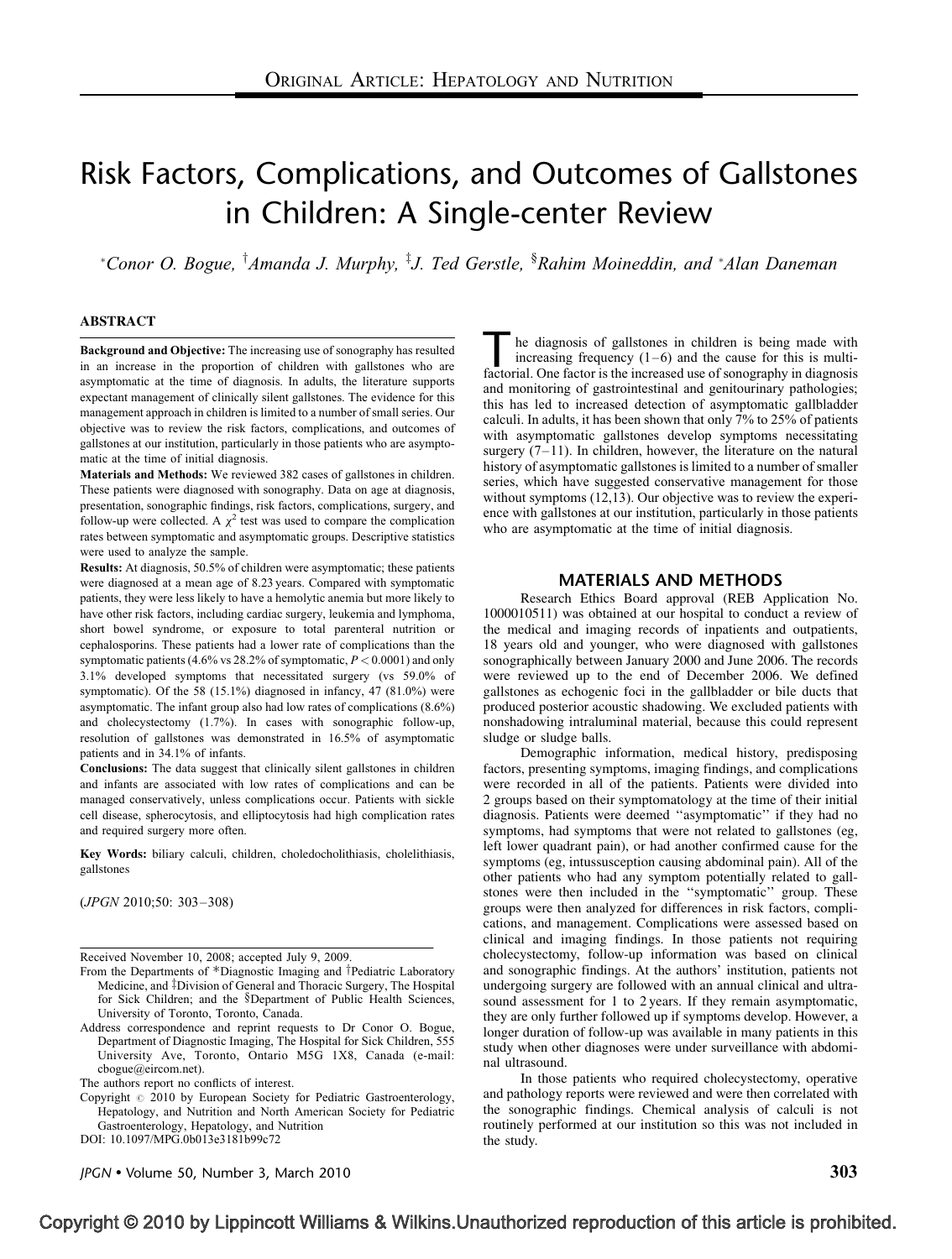## Statistical Method

Descriptive statistics were used to describe the sample. Fisher exact or  $\chi^2$  test was used for assessing the association between the outcome, asymptomatic/symptomatic, and categorical predictors. Two independent sample  $t$  tests were used to assess the association between asymptomatic/symptomatic and continuous predictors. Logistic regression was used to quantify the impact of each predictor on the risk of being symptomatic and the probability of stone resolution while it was adjusted for age and sex. All of the tests were 2-sided and  $P$  values <0.05 were considered statistically significant. The statistical package SAS 9.2 (SAS Institute, Cary, NC) was used for data analysis.

#### RESULTS

#### Patient Demographics

A total of 382 patients were diagnosed with gallstones in the period reviewed and included 191 (50%) females and 191 (50%) males. Eighty-two (55%) of the patients who were 12 years of age or greater were female and 67 (45%) were male. There was no significant difference in the sex distribution ( $P = 0.1156$ ). The age distribution is illustrated in Figure 1. The mean and standard deviation of the age in our patients was 9.3 and 5.7 years overall, 8.2 and 6.3 years in asymptomatic patients, and 10.5 and 4.7 yearsin symptomatic patients. Symptomatic patients were significantly older than asymptomatic patients  $(P < 0.0001)$ .

There were 194 patients (88 females and 106 males) in the asymptomatic group. Males were more often asymptomatic than females, 55% versus 45%, but this did not reach statistical significance ( $P = 0.0655$ ). The indications for ultrasound in the asymptomatic patients were investigation or follow-up of confirmed renal pathology 72 (37%), investigation or follow-up of confirmed bowel pathology 26 (13%), oncology 24 (12%), investigation or follow-up of liver pathology (masses, vascular, fungal work-up) 22 (11%), asymptomatic screening in patients at increased risk for forming gallstones (sickle cell disease, spherocytosis) 13 (7%), metabolic disease 10 (5%), assessment for congenital anomalies 7 (4%), gynecological pathology 6 (3%), VP shunt dysfunction 3 (2%), liver biopsy 2 (1%), and miscellaneous 9 (5%).

There were 188 patients (103 females and 85 males) in the symptomatic group. The symptoms reported by patients or parents included pain in 176 (94%), emesis in 20 (11%), jaundice in 13 (7%), fever in 11 (6%), irritability in 2 (1%), pale stools in  $1$  (<1%), and weight loss in  $1$  (<1%).



FIGURE 1. Age distribution of children with gallstones. The highest incidence is noted between birth and 1 year of age.

#### Risk Factors

Figure 2 illustrates the risk factors in our patients, which are recognized to predispose individuals to gallstones. In the group of asymptomatic patients there was at least 1 risk factor in 94 of 194 (48%). There were strong age- and sex-adjusted associations between having a history of cardiac surgery ( $P = 0.0002$ ), exposure to cephalosporins ( $P = 0.0002$ ), diuretic therapy ( $P < 0.0001$ ), or total parenteral nutrition (TPN;  $P < 0.0001$ ) as risk factors, and having asymptomatic gallstones. In the symptomatic group, there was at least 1 recognized risk factor in 91 of 188 (48%). The risk factors with significant age- and sex-adjusted associations with symptomatic status were sickle cell disease  $(P < 0.0001)$ , spherocytosis ( $P = 0.0008$ ), and trisomy 21 ( $P = 0.0281$ ). Sickle cell disease and spherocytosis together accounted for 37% of these patients. In both groups, 52% of patients had no identifiable risk factor.

# Complications

In the group that was initially asymptomatic, complications developed in only 9 of 194 (5%): choledocholithiasis in 6, pancreatitis in 2, and acute cholecystitis in 1. Three of the 6 patients with choledocholithiasis passed the stones spontaneously and did not have further complications. The other 3 required intervention. This included a 9-month-old girl with a history of prematurity and cutis marmorata telangiectatica congenita, who was managed successfully with endoscopic retrograde cholangiopancreatography (ERCP) for stone removal and sphincterotomy; a 16-year-old boy with antiphospholipid syndrome who required ERCP followed by cholecystectomy; and a 12-year-old girl with a history that included hemophagocytic lymphohistiocytosis, macrophage activation syndrome, and acute renal failure, who passed common bile duct stones but required cholecystectomy for persistent pain due to gallbladder stones.

One of the 2 patients with pancreatitis was a 2-year-old boy with a history of bone marrow transplantation for Hurler syndrome; he responded to medical therapy and did not have a recurrent episode in 3 years of follow-up. The other, a 17-year-old boy with a history of portal vein thrombosis, portal hypertension, and a Rex shunt required a cholecystectomy.

The single patient with clinical and sonographic evidence of acute cholecystitis was a 7-month-old boy with a history of bone marrow transplantation for Hurler syndrome. This episode was resolved with hospitalization, bowel rest and intravenous fluids,



FIGURE 2. Frequency of risk factors in asymptomatic and symptomatic patients.  $CF = \text{cystic fibrosis}$ ;  $SGS = \text{short gut}$ syndrome:  $TPN = total$  parenteral nutrition.

 $\bf 304$  www.jpgn.org  $\bf$ 

# Copyright © 2010 by Lippincott Williams & Wilkins.Unauthorized reproduction of this article is prohibited.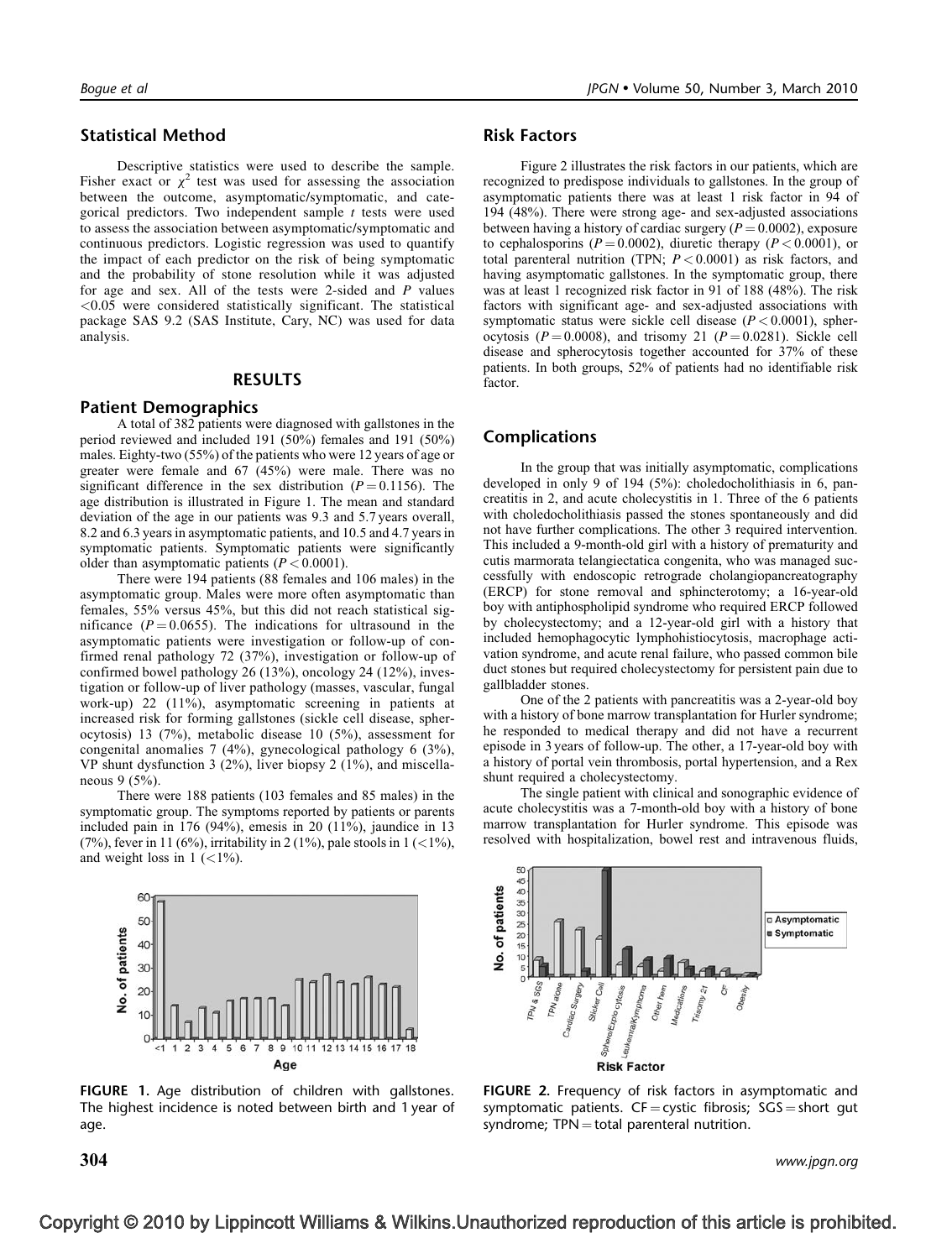antibiotics, and analgesia. There was no recurrence of symptoms at 2-year follow-up.

In the patients who were symptomatic at initial diagnosis, complications were more frequent, occurring in 54 of 188 (29%)  $(P<0.0001)$ . These included choledocholithiasis (without cholecystitis or pancreatitis) in 21, acute cholecystitis in 12, and acute cholecystitis with choledocholithiasis in 7. Acute pancreatitis developed in another 13, 5 of whom also had choledocholithiasis and 1 of whom had acute cholecystitis and choledocholithiasis. The remaining patient had clinical and sonographic evidence of chronic cholecystitis.

Of the 34 patients in this group who developed choledocholithiasis, the stones were passed spontaneously in 19 and ERCP was required in 15. In the 20 patients who had acute cholecystitis, 4 were managed with hospitalization, bowel rest and intravenous fluids, antibiotics, and analgesia and did not have interval cholecystectomy. Cholecystectomy was required in the remaining 16. The 7 patients with pancreatitis (without choledocholithiasis or acute cholecystitis) were managed conservatively. The patient with chronic cholecystitis required cholecystectomy.

#### Follow-up

In the 194 children in the group who were initially asymptomatic, clinical follow-up was available in 187 (96%). The mean  $(\pm SD)$  follow-up time was  $3.21 \pm 1.71$  years (range 0.08– 7.0 years). Of these patients, 91 (47%) had sonographic followup, for  $1.58 \pm 1.46$  years (range 0.04–6.0 years). Follow-up sonography showed that gallstones were no longer evident in 17 (19%) children. Resolution of stones was documented sonographically at a mean of 14 months (range 0.08–3.75 years) after diagnosis. In the remaining 74 (81%) there were no significant changes in the sonographic appearance of the stones in the gallbladder. In 7 patients (4%) follow-up was limited or unavailable (3 died, 3 transferred to adult services, and 1 was followed up elsewhere).

Of the 188 children who were initially symptomatic, 77 were managed nonoperatively. Clinical follow-up was available in 76 of 77 (99%) for a mean duration of  $3.2 \pm 1.67$  years (range 0.5– 6.67 years). Of these patients, 42 (55%) had sonographic followup for  $1.62 \pm 1.77$  years (range 0.02–6.67 years). In these patients the gallstones were sonographically no longer evident in 12 of 42 (29%) at a mean of 0.75 years (range 0.08–2.5 years) after diagnosis. In the remaining 30 of 42 (71%) there was no significant change in the sonographic appearance of the stones in the gallbladder. In 1 patient, follow-up was unavailable because he was transferred to an adult service. The only factor associated with an increased probability of stone resolution was young age. Of the 29 cases in which the stones resolved, 14 were less than or equal to 1 year of age.

# Operative Treatment (Cholecystectomy)

Cholecystectomy was required in 122 patients (66 females and 56 males). The mean interval from diagnosis to surgery was 23 weeks. The mean age at which patients underwent cholecystectomy was 11.5 years.

The cholecystectomy rate was considerably lower in the asymptomatic group than in the symptomatic group (11 of 194  $[6\%]$  vs 111 of 188 [59%],  $P < 0.0001$ ). Of these, 3 had prophylactic cholecystectomy performed at the time of splenectomy for spherocytosis and 2 had concurrent cholecystectomy at the time of their recipient hepatectomy during liver transplantation. Therefore, only 6 of 194 (3%) patients had surgery for complications related to

www.jpgn.org  $305$ 



FIGURE 3. Frequency of risk factors in patients requiring cholecystectomy.

gallstones. In the symptomatic group, cholecystectomy was required for ongoing pain in 93 of 188 (50%) and for associated complications of the stones in 18 of 188 (10%).

Figure 3 correlates the presence of risk factors in the 122 patients who had a cholecystectomy. There was no identifiable risk factor in 34%. Sickle cell disease, spherocytosis, and elliptocytosis together accounted for 42% of cases.

# Gallstones in Infants

#### Demographics and Risk Factors

There were 58 of 382 (15%) patients who were 1 year of age or younger at diagnosis, including 8 who were <1 month old. Eleven of 58 (19%) were symptomatic at diagnosis and the remaining 47 of 58 (81%) were clinically silent. The risk factors in the symptomatic and asymptomatic groups are illustrated in Figure 4. At least 1 risk factor was identified in 40 of 58 children (69%). The risk factor profile in this age group differed from the overall group with a greater contribution from cardiac surgery, TPN, and medications. One patient in this age group had a diagnosis of sickle cell disease, but also had additional risk factors including extensive small bowel resections for necrotizing enterocolitis requiring TPN and treatment with cephalosporins.



**FIGURE 4.** Risk factors in infants.  $SGS = short$  gut syndrome;  $TPN = total$  parenteral nutrition.

# Copyright © 2010 by Lippincott Williams & Wilkins.Unauthorized reproduction of this article is prohibited.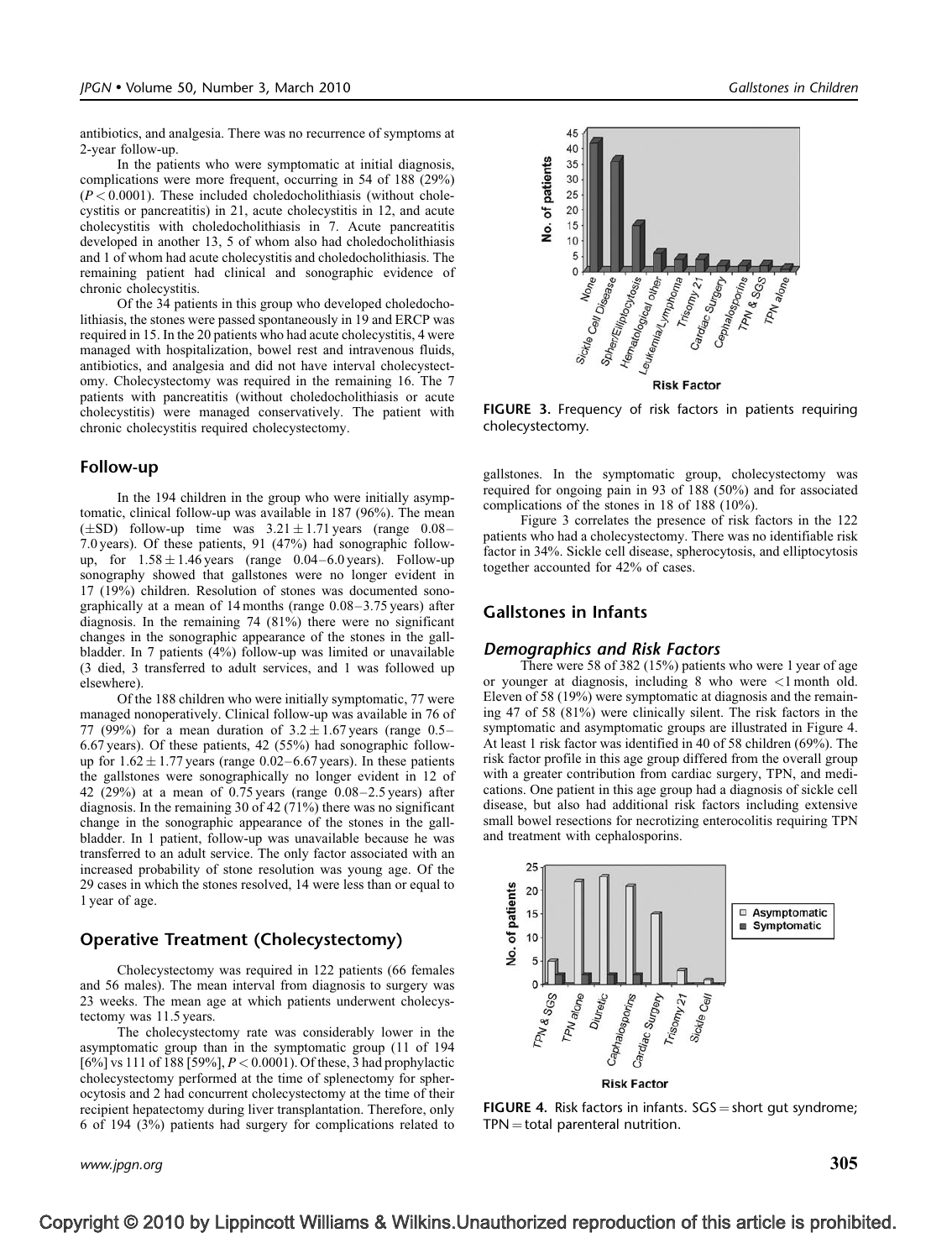# Complications

Of the 58 infants, 5 developed complications: cholecystitis in 3 (1 of whom also had choledocholithiasis) and isolated choledocholithiasis in 2. None developed pancreatitis. All 3 with cholecystitis were managed with hospitalization, bowel rest and intravenous fluids, antibiotics, and analgesia and none required cholecystectomy or ERCP. Of the 2 with isolated choledocholithiasis, 1 required ERCP and the other passed the stone spontaneously but required interval cholecystectomy.

# Follow-up

Clinical follow-up only was available for 17 of 58 infants (29%) and sonographic and clinical follow-up was available for the other 41 of 58 (71%). On follow-up sonography, gallstones were no longer evident in 14 of 41 (34%) and in 2 patients only sludge remained. Disappearance of stones was documented at a mean of 9 months (range 0.08–2.5 years) after initial diagnosis. In the remaining 25 of 41 (61%), there was no significant change in the sonographic appearance of the gallbladder or the stones.

# **DISCUSSION**

This article reviews the experience with 382 children with gallstones at our institution during a 6.5-year period. It is not possible to determine the true incidence of gallstones in the pediatric age groups (infant, child, and adolescent) because the total number of patients who had abdominal sonography in this period is not available and only those individuals who were referred to our radiology department for evaluation were included.

We only included patients with intraluminal echogenic foci in the biliary tree that caused acoustic shadowing. Intraluminal echogenic foci, which do not cause a shadow, could represent sludge or ''sludge balls'' and were excluded. It has been suggested that sludge is not a forme fruste of cholelithiasis but a different process with separate predisposing factors [\(12\)](#page-5-0). We acknowledge, however, that some stones may not cause a shadow [\(14\)](#page-5-0) and that the application of this criterion may have led to the erroneous exclusion of some patients.

We have compared our data with a previous series from our institution [\(15\)](#page-5-0) in which there were 133 cases of gallstones diagnosed between 1979 and 1985. These data show that the frequency of gallstones in these age groups has indeed increased in our institution and concurs with the literature, which suggests that gallstones are being recognized with increasing frequency in children  $(1-6)$ .

One reason for the increasing frequency is the increasing use of abdominal sonography in children [\(13,16–18\),](#page-5-0) which has also led to an increased detection of gallstones in patients without symptoms at initial diagnosis. There probably is also a true increase in frequency because a number of the recognized etiologies have become more prevalent in recent years; cardiopulmonary bypass operations are more frequently performed, survival after small bowel resection has improved, and the use of TPN, cephalosporins, and furosemide has increased [\(19\)](#page-5-0). The increase in childhood obesity may also be a factor; obesity has been reported to account for 8% to 33% of gallstones observed in children [\(4,20\).](#page-4-0)

Previous studies have shown a female predominance with increasing age [\(5,12,21\)](#page-4-0) and some authors have found a large female predilection [\(1\)](#page-4-0) of up to 22:1 in adolescents [\(22\)](#page-5-0). In the present series the sex ratio was equal overall and, surprisingly, in the subset of 12 years of age or older, only 55% were female.

Reports in the literature have documented that most gallstones in children are diagnosed in the second decade but that there is also a large number found in infancy [\(5,20,23\)](#page-4-0). The overall age distribution of our patients concurs with the literature, as 15.2% were under 1 year of age and there were more adolescents ages 10 to 18 years than there were children ages 1 to 9 years (200 vs 126). The mean age in our patients was 9.4 years; children in the asymptomatic group had a mean age of 8.2 years, which was somewhat younger than the mean age (10.2 years) in the symptomatic group.

We divided the patients into 2 groups based on symptoms. The first group of patients had clinically silent or asymptomatic gallstones. Our confidence in classifying these asymptomatic patients was high. The symptomatic group then included all of the other patients who had any symptoms or clinical signs (pain, fever, vomiting, jaundice, and pale stools, and, in infants, irritability) potentially related to the presence of gallstones. As a result, this second group contains a large spectrum of symptoms, ranging from classic biliary colic to nonspecific symptoms, such as vomiting or vague abdominal pain. We acknowledge that the gallstonesin some of these patients may not have been the cause of the symptoms. This is especially true of infants, in whom symptom assessment is even more difficult. This limitation of the present study reduces the strength of any statements made about the symptomatic group. Other limitations of this study are its retrospective design and the limited average follow-up period of 3.2 years.

At the time of diagnosis, 51% of our patients were clinically asymptomatic. This is lower than the 66% to 82% reported in adults [\(24,25\)](#page-5-0) but greater than the 40% reported by Wesdorp et al [\(12\)](#page-5-0) in children. The greater percentage of asymptomatic patients in our study may reflect the continually increasing use of abdominal sonography in pediatrics for reasons other than biliary disease.

The rate of significant complications of gallstones was lower in our asymptomatic group compared with the symptomatic group (5% vs 28%,  $P < 0.001$ ). This finding is consistent with that of earlier studies [\(12\).](#page-5-0) Accordingly, the asymptomatic group had a lower cholecystectomy rate for symptoms than the symptomatic group (3% vs 59%). It is also noteworthy that 41% of patients who were initially symptomatic did not require surgery during our period of follow-up. In these patients, who had a single symptomatic episode with rapid resolution of symptoms and no recurrence, a trial of nonoperative management was successful. Other factors, which may have influenced the decision to manage nonoperatively, include patient or parent objections to surgery or high operative risk due to comorbidities. Because the strength of any conclusions regarding the symptomatic group is reduced due to the inclusion of patients with nonspecific symptoms, we cannot advocate nonsurgical management for these patients based on this study. Cholecystectomy remains the standard of care for children with symptomatic gallstones.

Some studies have suggested that pancreatitis is the most common complication of gallstones in children [\(1,5\),](#page-4-0) whereas others have found that acute cholecystitis or obstructive choledocholithiasis was more common [\(6,26\).](#page-4-0) In our patients, choledocholithiasis was the most common, followed by acute cholecystitis.

Resolution of gallstones was documented in 17% of our asymptomatic patients who had sonographic follow-up, which gives credibility to the argument for conservative management of these patients. The resolution rate in our symptomatic patients who had sonographic follow-up appears to be higher at 29%, but this is distorted by the reduction in the denominator due to the 111 cholecystectomies in this group. If surgical patients are included, then this figure falls to only 6%. Another potential confounding factor is that some asymptomatic gallstones may have also been included in this group due to nonspecific symptoms. Young age was the only factor associated with an increased rate of stone resolution. Resolution or disappearance of gallstones on sonography has been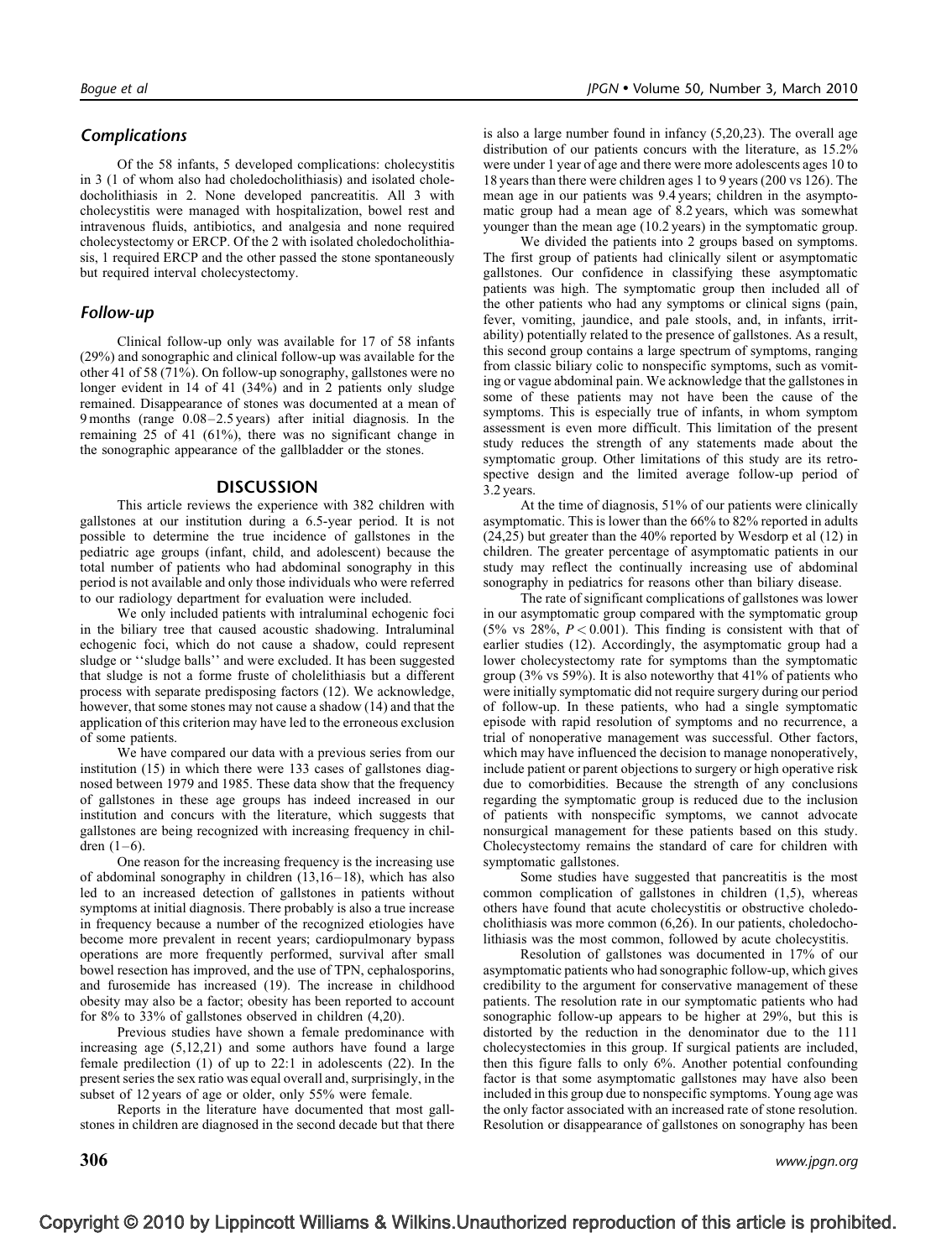<span id="page-4-0"></span>well documented in infants but not in children older than 1 year of age. In the present series, we documented disappearance of the stones in 34% of follow-up ultrasounds in patients 1 year or younger and in 13% of patients older than 1 year. This observation in our infants is close to the 33% observed in infants by Schirmer [\(27\)](#page-5-0) but is lower than the 50% to 75% resolution rate reported by some other authors [\(17,28\).](#page-5-0) These latter higher rates may be explained by a potentially greater sample bias in these smaller series of only 10 and 4 patients, respectively. There is no literature on gallstone resolution in older children, and to the best of our knowledge, there is no explanation to date for the mechanism of disappearance of gallstones on sonographic examinations. We assume that these stones undergo some sort of dissolution possibly due to alterations in bile composition and/or removal of the stimulating factor for stone formation. In none of our patients wasthere any definite clinical evidence of biliary pain or obstructive jaundice to suggest passage of the stones through the common bile duct. However, it is impossible to exclude asymptomatic passage of the stones through the duct.

TPN therapy and cardiac surgery were the most common risk factors in the asymptomatic group. TPN is a well-recognized risk factor for gallstone formation, especially in children with associated ileal disease or resection. With both of these risk factors, gastrointestinal function is abnormal with the development of bile stasis and the disappearance of the normal enterohepatic circulation of bile salts (4). The incidence of biliary calculi in children requiring TPN for 3 months or more has been found to be as high as 43% [\(29\).](#page-5-0) Cardiac bypass is thought to lead to gallstone formation by causing acute hemolysis. It has also been postulated that cyclosporine and azathioprine may contribute to lithogenesis in the heart transplant population [\(26\)](#page-5-0). Although this has not been a major risk factor in other series, it was so in this study, largely due to the large cardiac surgical practice at our institution.

Sickle cell disease, spherocytosis, and elliptocytosis were the most common risk factors in the symptomatic group, accounting for 37%. Overall, 25% of cases of gallstones were associated with congenital hemolytic anemia. In the past, hemolytic disease was thought to account for the majority of gallstones in children. However, in recent years, studies have found that this proportion has fallen to 20% to 25% (4,6) because the other risk factors become more prevalent. Symptoms were present in 76% and 68% of patients with sickle cell disease and spherocytosis, respectively, and cholecystectomy was required in 72% and 100% of these patients, respectively.

Obesity has been reported to be a frequent risk factor in older children (1,4,12). The rate of obesity in our group was extremely low  $(<1%)$ . However, it has been shown that obesity is underdiagnosed in children. Riley at al [\(30\)](#page-5-0) found that children with a body mass index between the 85th and 94th percentiles were diagnosed as overweight during only 4% to 8% of clinic visits. As a result, the true level of obesity and its role as a risk factor may be underestimated in this retrospective study. Parity is also a recognized risk factor for the development of cholelithiasis (2,22), but this was not observed in the present study.

Cystic fibrosis and inflammatory bowel disease have previously been included among the significant risk factors for gallstone disease in children [\(12,26\)](#page-5-0), but these were not common in our series. Only 3 asymptomatic patients had cystic fibrosis. One patient with ulcerative colitis had asymptomatic gallstones but had cholecystectomy during liver transplant for primary sclerosing cholangitis. The single patient with Crohn disease was asymptomatic and required no surgical intervention.

The literature has documented that cholelithiasis is also being diagnosed with increasing frequency in the neonatal period and infancy (2). This is highlighted by comparing the present series, in which 58 (15%) patients were younger than 1 year of age, to our



FIGURE 5. Risk factors for development of gallstones in infants diagnosed at the Hospital for Sick Children between 1979 and 1984 (unpublished).

previous series between 1979 and 1985, in which there were only 20 patients in this age range [\(15\)](#page-5-0). The recognized risk factors in infants include TPN, ileal disease, prematurity, dehydration, diuretics, hepatic immaturity, and cephalosporin therapy. Hemolytic disorders are less common in infants [\(18,31\).](#page-5-0) In the present series, diuretics, TPN, and cephalosporins had been administered to 49%, 47%, and 45% of patients, respectively. The other commonly identified risk factor was cardiac surgery, which was present in 32% of cases. Short bowel syndrome was less common, and no patient had hemolytic anemia as the only risk factor. These risk factors are similar to those reported elsewhere  $(15-17)$ , as well as our previous unpublished series (Fig. 5).

The complication rate in infancy was low at 9% (5 of 58) with equal rates of acute cholecystitis and bile duct obstruction from choledocholithiasis. This agrees with the favorable prognosis observed by most authors [\(17,18,26,28\)](#page-5-0) after early reports of high complication rates of gallstones in infancy (3,29). Cholecystectomy was required for symptoms in 1 case (2%) and performed during liver transplant in another. The low complication rate and high resolution rate, even in initially symptomatic infants, support nonoperative management in this age group.

In the adult population there is evidence to support the conservative management of gallstones [\(11\)](#page-5-0). Based on the data from our large series, we conclude that clinically asymptomatic gallstones in the pediatric population are associated with relatively low rates of complications and may, therefore, be safely managed without surgical intervention.

#### **REFERENCES**

- 1. Lugo-Vicente HL. Trends in management of gallbladder disorders in children. Pediatr Surg Int 1997;12:348-52.
- 2. Rescorla FJ. Cholelithiasis, cholecystitis and common bile duct stones. Curr Opin Pediatr 1997;9:276–82.
- 3. Bailey PV, Connors RH, Tracey TF, et al. Changing spectrum of cholelithiasis and cholecystitis in infants and children. Am J Surg 1989;158:585–8.
- 4. Holcomb GW Jr, Holcomb GW III. Cholelithiasis in infants, children and adolescents. Pediatr Rev 1990;11:268–74.
- 5. Reif S, Sloven DG, Lebenthal E. Gallstonesin children: characterization by age, etiology and outcome. Am J Dis Child 1991;145:105–8.
- 6. Kumar R, Nguyen K, Shun A. Gallstones and common bile duct calculi in infancy and childhood. Aust N Z J Surg 2000;70:188–91.
- 7. Angelico F, Del Ben M, Barbato A, et al. Ten year incidence and natural history of gallstone disease in a rural population of women in central Italy. The Rome Group for the Epidemiology and Prevention of Cholelithiasis. Ital J Gastroenterol Hepatol 1997;29:249–54.